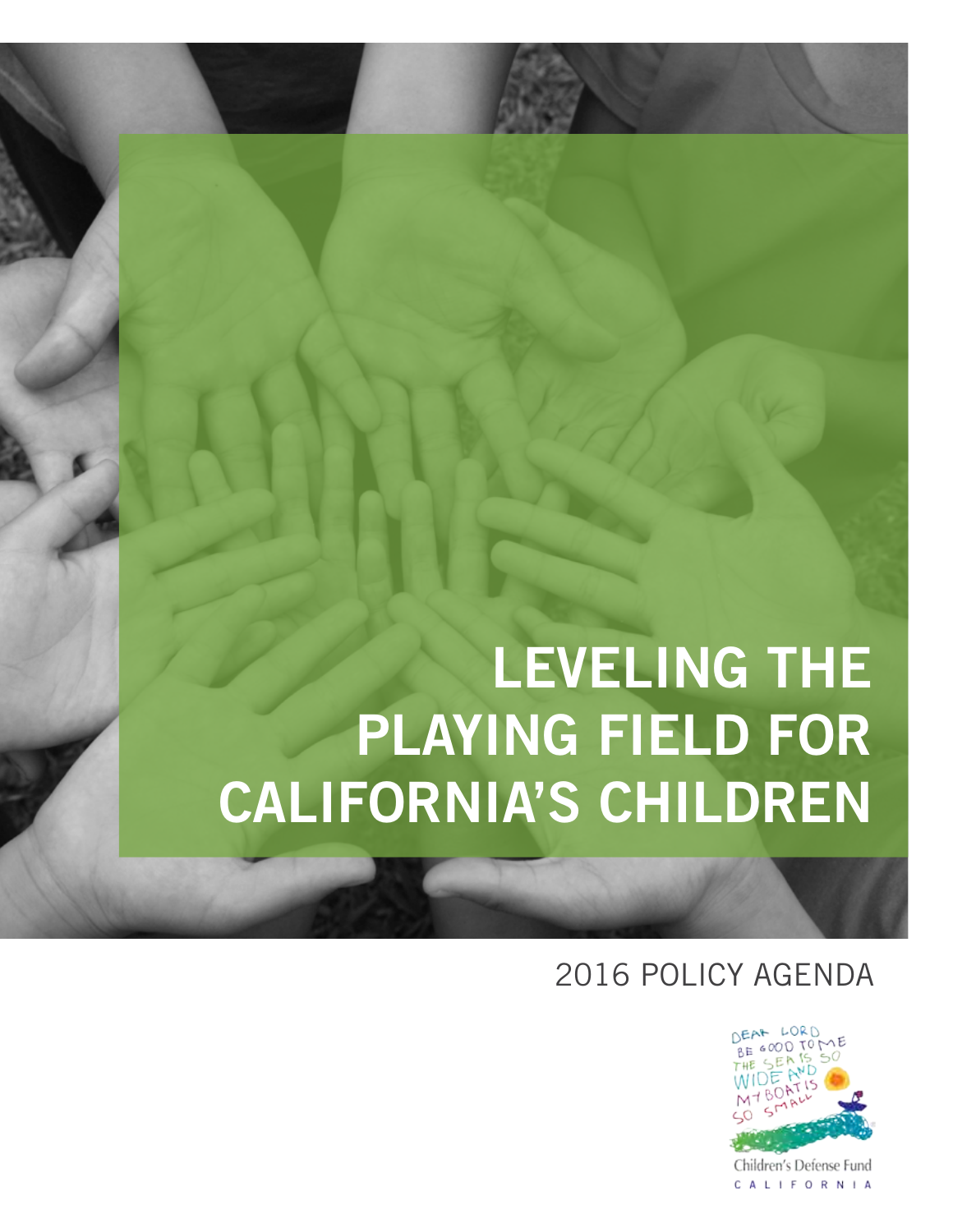### WHO WE ARE ...

**The Children's Defense Fund** Leave No Child Behind® mission is to ensure every child a *Healthy Start*, a *Head Start*, a *Fair Start*, a *Safe Start* and a *Moral Start* in life and successful passage to adulthood with the help of caring families and communities.

CDF provides a strong, effective and independent voice for all the children of America who cannot vote, lobby or speak for themselves. We pay particular attention to the needs of poor children, children of color and those with disabilities. CDF educates the nation about the needs of children and encourages preventive investments before they get sick, drop out of school, get into trouble or suffer family breakdown.

CDF began in 1973 and is a private, nonprofit organization supported by individual donations, foundation, corporate and government grants.

**The Children's Defense Fund-California** (CDF-CA) is a state office of the Children's Defense Fund. CDF-CA was established in 1998 to meet the needs of underserved children in the state of California. With offices in Los Angeles, Oakland, Sacramento and Long Beach, CDF-CA champions policies and programs that lift children out of poverty, ensure all children have access to health coverage and care and a quality education, and invest in our justice-involved youth.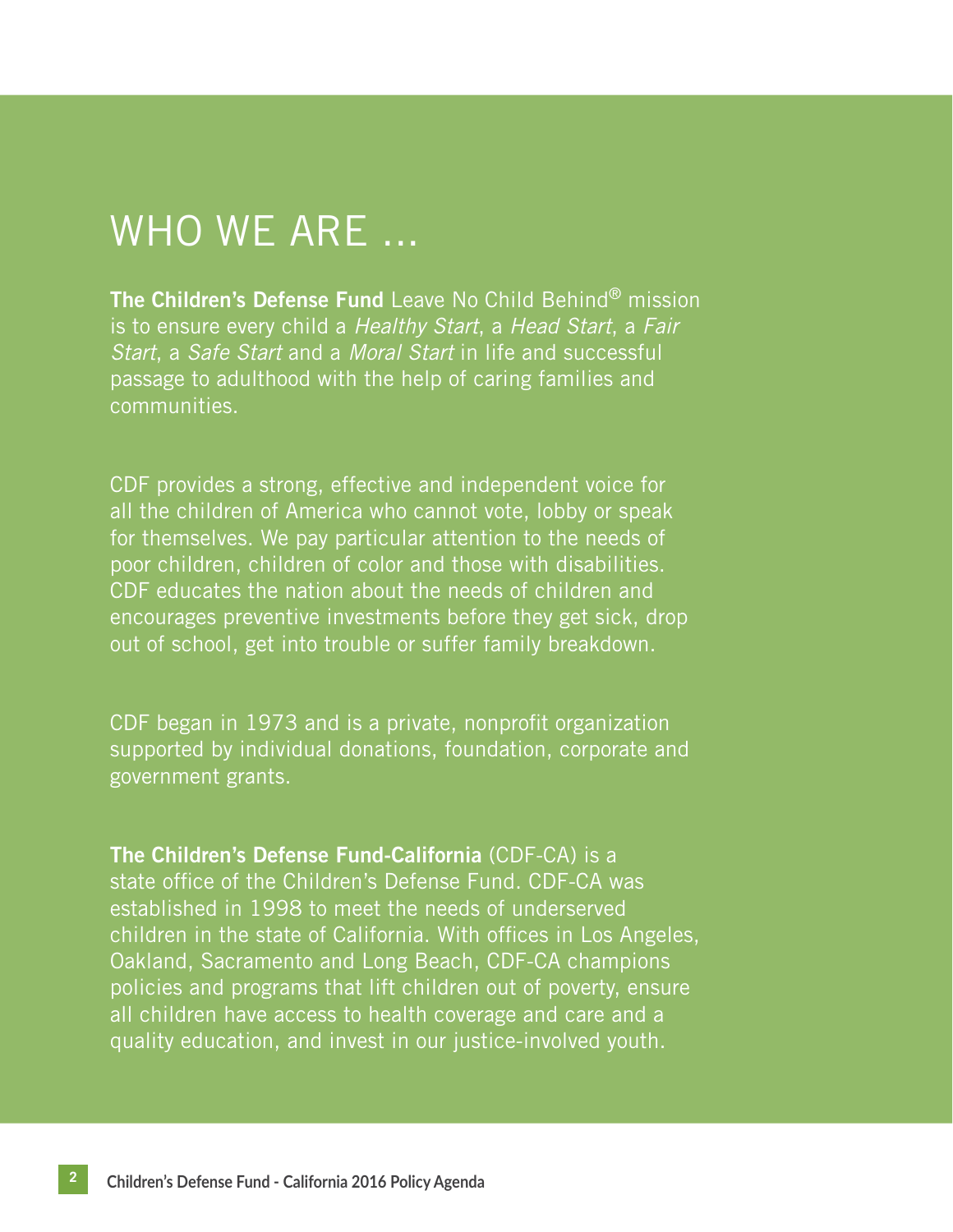

### INTRODUCTION

All children should have the opportunity to reach their full potential and thrive – their future, and ours, depends on it. Unfortunately, too many children face odds stacked against their success. There is not a level playing field for children in California, and all children's lives are not valued or protected equally. The Children's Defense Fund-California (CDF-CA) envisions a better future for our children – one where a child's opportunity to lead a healthy and successful life is not dependent on the color of their skin, their family's income or their zip code. To that end, we champion policies that seek to change the odds and create a level playing field for all children, especially poor children, children of color, and children with special needs.

Children do not come in pieces. We continue to fight for policies that lift children out of poverty, ensure all children have access to health coverage and a high-quality education, and transform the juvenile justice system to focus on prevention and rehabilitation. We work to break down silos and build systems and policies that support the whole child, their families, and their communities.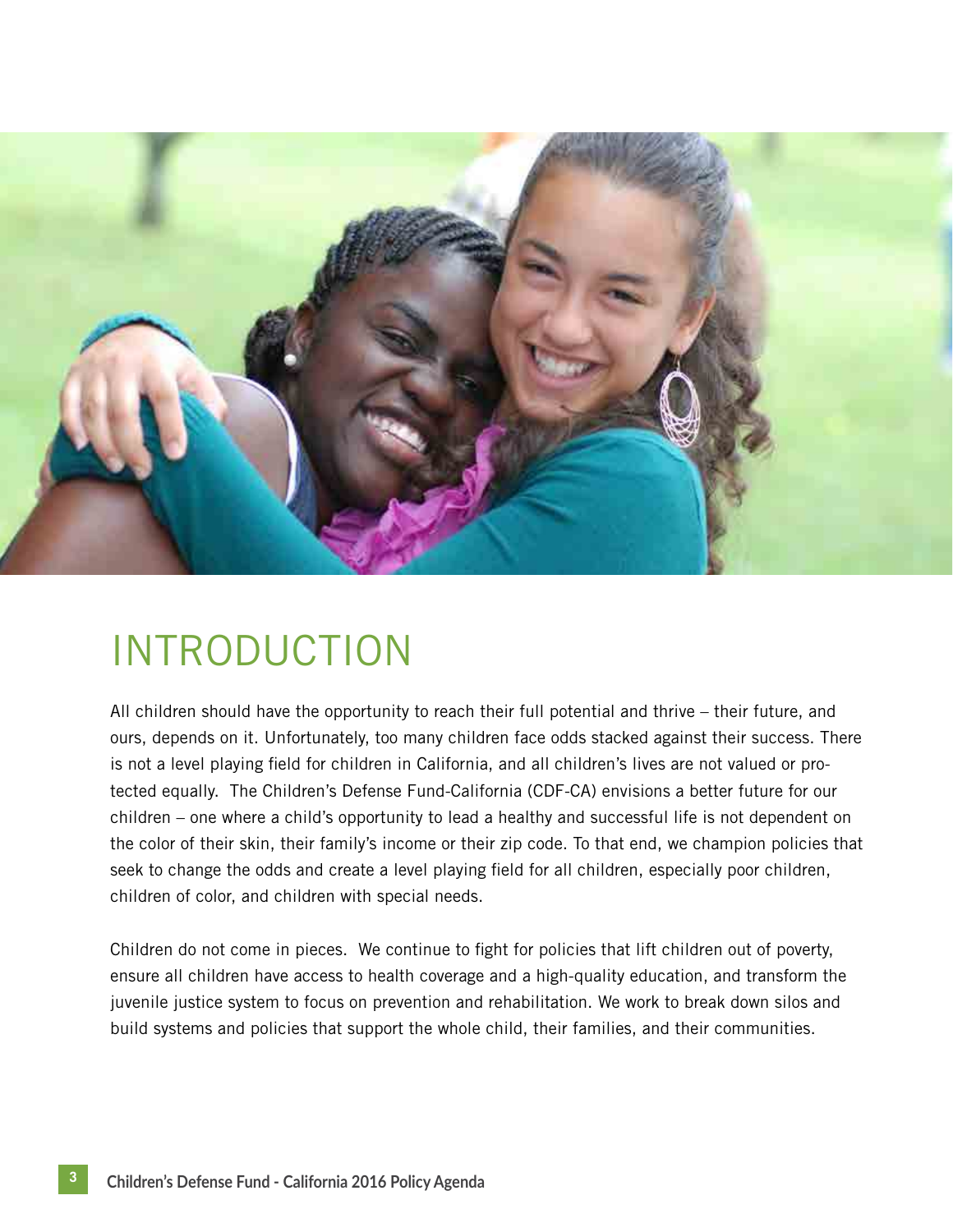## END **CHILD POVERTY**

More than 1 in 4 California children (2.2 million children) live in poverty. Children of color are the poorest: 1 in 3 Black children and 1 in 3 Latino children in California are poor. Almost 1 in 10 California children live in extreme poverty (below half of the federal poverty line) on less than \$470 a week for a family of four. Research shows that poverty has a devastating impact on child health and well-being, and undermines academic and future economic success. Ending child poverty in California is possible with a combination of strategies and programs that we know work.

#### **Boost employment, wages and income for families with children**

California must ensure parents and other caregivers have jobs that pay enough to support a family.

Expand the newly implemented state Earned **Income Tax Credit (EITC).** The state and federal EITCs are proven tools for reducing child poverty. The newly created state credit – which currently reaches 700,000 households with annual earnings below \$14,000 – should be expanded to benefit all working families living below the poverty line.

Raise the minimum wage to \$15 an hour. Raising the minimum wage will help lift working poor families out of poverty and closer to self-sufficiency.

#### **Strengthen the safety net to meet the basic needs of all children**

California benefits when children are protected from hunger, homelessness and extreme economic hardship, all of which profoundly limit their opportunities for success.

Eliminate the CalWORKs Maximum Family Grant (MFG) rule and increase CalWORKs benefits. The MFG rule denies additional basic needs assistance for children who are born while the family is receiving aid. This rule pushes families with newborn babies deeper into poverty at the most developmentally critical time.

Invest in affordable housing by providing dedicated resources to develop rental housing that is affordable for extremely low-income families. California's housing affordability crisis is a significant contributor to the state's high poverty rate. Investments in addressing homelessness and expanding affordable housing should pay particular attention to the specific needs of families with children who are experiencing homelessness or at risk of becoming homeless.

Fund transportation for poor children. Many poor families cannot afford essential transportation, making it difficult for children to attend school. California should ensure children have transportation to get to and from school, and access after-school and summer enrichment opportunities and jobs.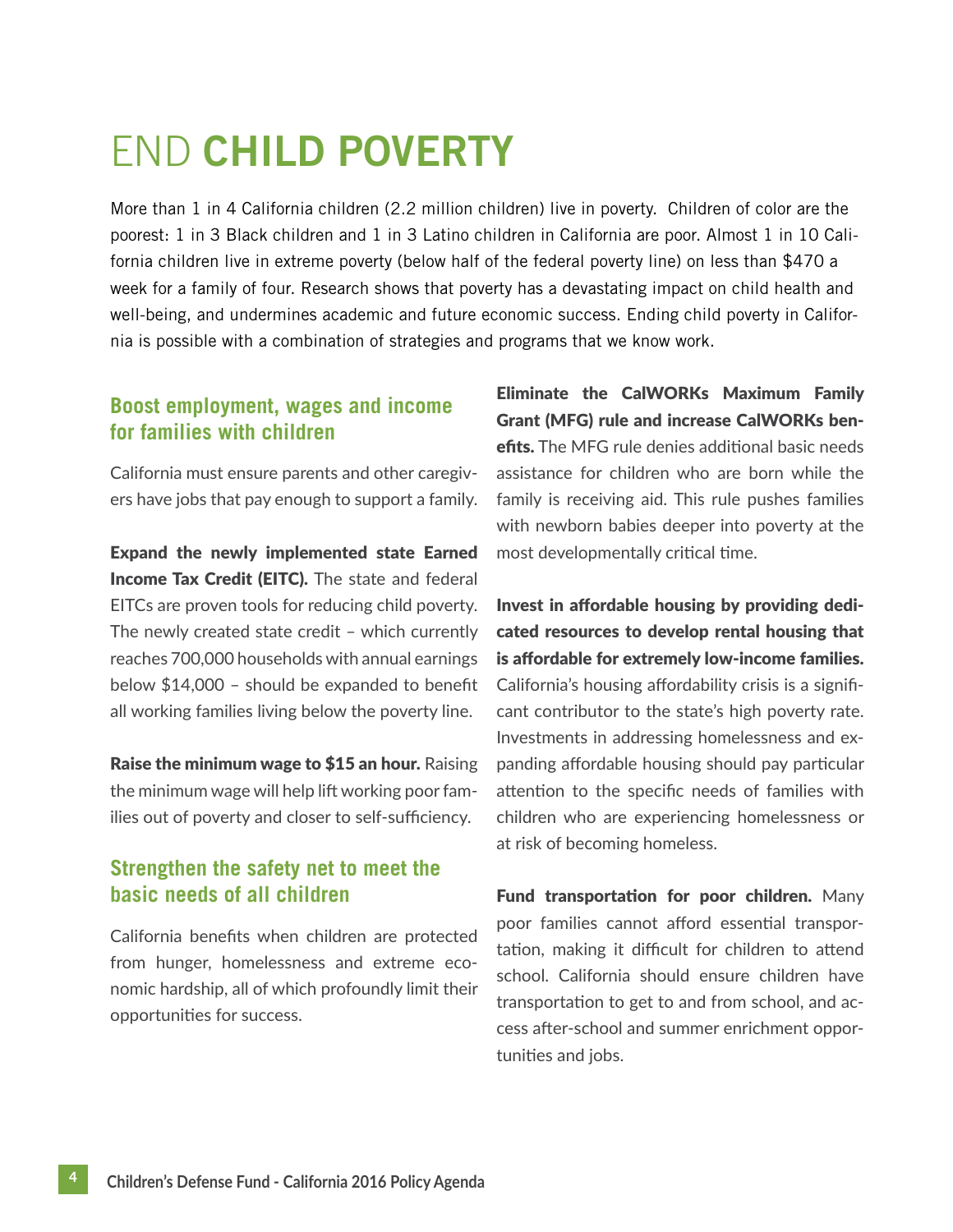

"Research shows that poverty has a devastating impact on child health and well-being, and undermines academic and future economic success."

### PROVIDE **EVERY CHILD ACCESS TO HEALTH CARE**

Every child needs access to comprehensive, affordable, quality health coverage and care to be able to survive and thrive. Unmet health and mental health needs can result in children falling behind developmentally and having trouble catching up physically, socially and academically. Poor children and children of color have worse access to health care and face critical health disparities.

#### **Provide health coverage to all California children and their families**

Children with health coverage are more likely to get regular care that can help avoid costly hospitalizations and the long-term health consequences of treatable conditions. Insured children also do better in school on average and have higher educational attainment.

Ensure timely and effective implementation of the Medi-Cal expansion to all income-eligible children, regardless of immigration status. Robust outreach and education efforts will be necessary to ensure that more than 170,000 newly eligible children get enrolled in coverage. School districts can be key partners by asking families a question about health insurance status on their child's enrollment forms, and connecting uninsured children to health coverage.

Expand access to affordable coverage to parents and family members regardless of immigration status. Covering parents and caregivers makes it more likely that eligible children will get covered and receive needed care, making families healthier. California should enable all income eligible parents and caregivers to enroll in Medi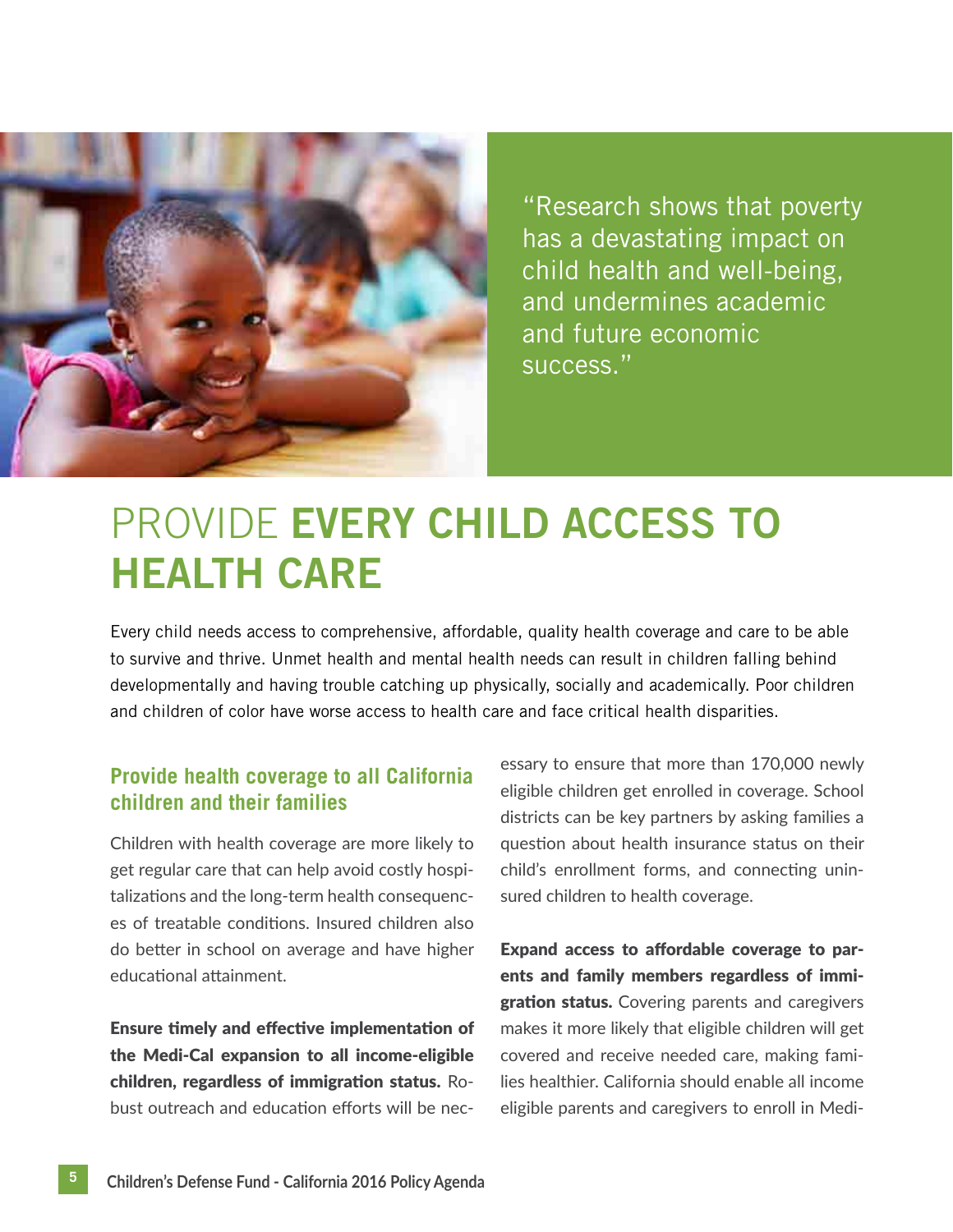Cal or purchase health coverage through Covered California.

#### **Ensure children are able to access quality preventive, specialty, dental and mental health care when they need it**

More than half of all children in California (approximately 5 million children) have health coverage through Medi-Cal. Therefore, ensuring that children in Medi-Cal are able to see a high quality, culturally competent, pediatric health provider when they need one is critical.

Increase Medi-Cal provider payment rates to ensure there are enough pediatric-appropriate providers to serve children in Medi-Cal. California's Medi-Cal provider payment rates are among the lowest in the nation, creating a deterrent for providers to serve Medi-Cal patients and undermining access to care for children. Targeted reimbursement rate increases, especially in rural and underserved communities, have the potential to increase network adequacy and improve access for children.

Protect and enhance the California Children's Services (CCS) program for children with special health care needs. CCS must continue providing the highest quality care for Medi-Cal children with special health care needs. Any program changes must preserve access to pediatric specialty care services and treatment.

#### **Prevent and address the effects of childhood trauma and chronic adversity.**

New neuroscience research shows what our community organizations and leaders have long known: exposure to trauma harms children's developing brains so profoundly that the effects show up decades later in the form of poor health and the perpetuation of violence and poverty.

Increase access to trauma-informed mental health services for children and youth. Intervening early with trauma-informed services can heal childhood trauma and create resilient children who can live healthy, productive lives.

Integrate trauma-informed practices into all systems serving children and youth: primary care, education, human services, child welfare, and juvenile justice. Training staff on trauma-informed practices, screening for trauma, promoting promising models, and ensuring access to treatment are important first steps.

### ENSURE **EDUCATIONAL EQUITY**

All children are entitled to access a high-quality public education. California should enact robust school discipline, school funding, and accountability policies that result in justice and equity for all students, particularly poor students, students of color, and students with special needs who need additional investments, protections, and interventions to succeed in school.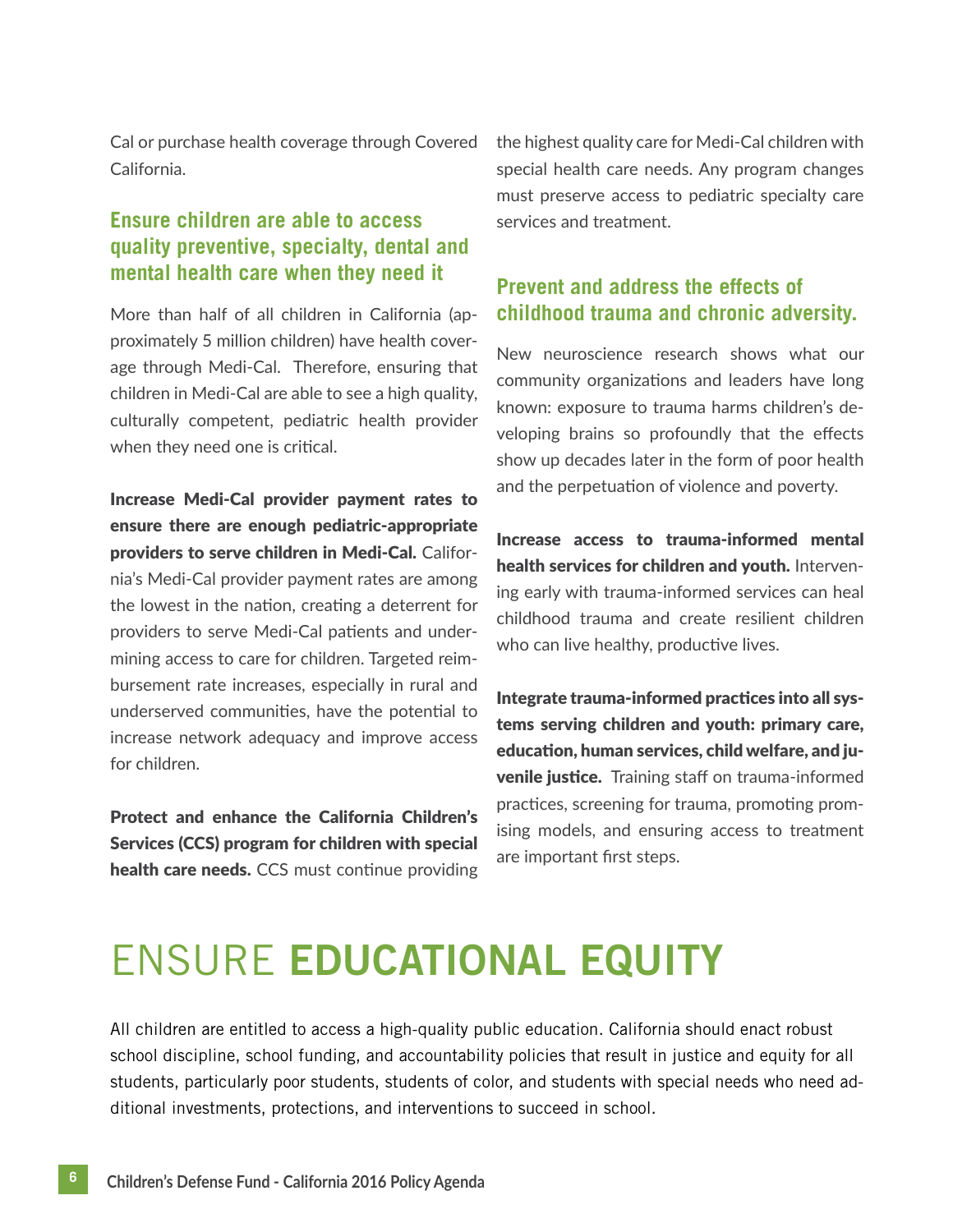

"Unmet health and mental needs can result in children falling behind developmentally and having trouble catching up physically, socially and academically."

#### **Provide quality early childhood education**

Children's brains are developing rapidly in their first 5 years as they build a foundation for all future outcomes in school and in life. Studies reveal that those enrolled in high-quality early childhood education programs are subsequently healthier, more likely to complete higher levels of education and have higher earnings, and less likely to be incarcerated. California should make early childhood development programs accessible to every child by ensuring such programs are affordable, available and of high quality.

Expand the number of child care slots to reach all eligible low-income children. Investments in high-quality child care help enable parents to work, while also breaking the cycle of poverty in the long run by fostering children's brain development.

Increase access to high-quality preschool. California should continue to move forward on its commitment to expand access to preschool to all low-income 4 year olds by June 2018 by funding additional slots.

Improve the quality of child care and early childhood programs. Research shows that high-quality programs have the largest impact on children. California should leverage opportunities presented by the recent reauthorization of the federal Child Care and Development Block Grant to strengthen program quality. California should also raise reimbursement rates for child care providers.

#### **Foster positive alternatives to exclusionary school discipline policies**

Children who are suspended from school are less likely to graduate from high school and more likely to enter the juvenile justice system. California schools issued more than 400,000 suspensions in the 2014-15 school year, with Black and Native American students three and two times more likely to be suspended, respectively, than their White peers.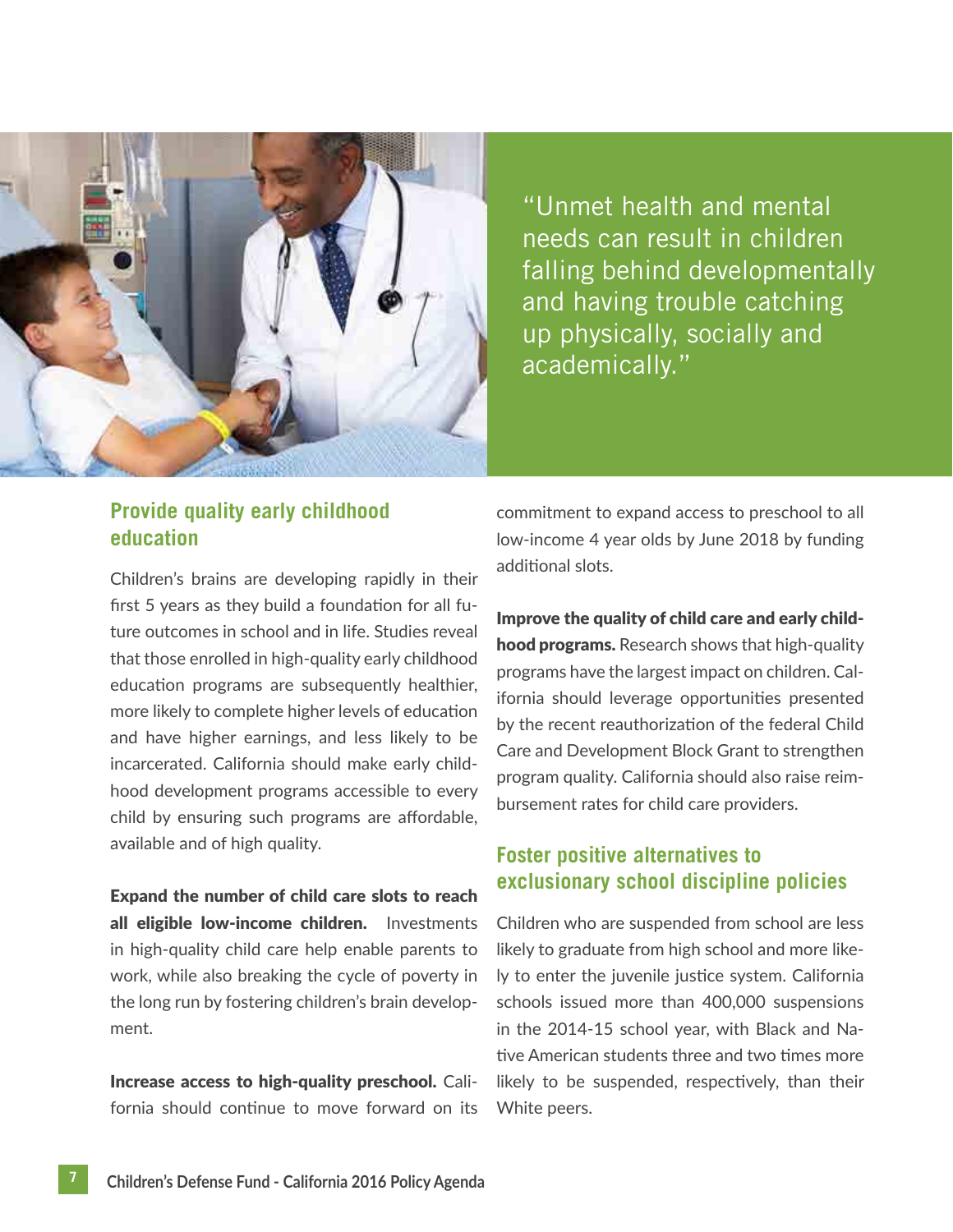Require school districts to implement positive, child-centered, and trauma-informed approaches to school discipline. Positive alternatives to punitive discipline include research-based practices such as positive behavior interventions and supports, restorative practices, and social-emotional learning.

Reduce school suspensions by eliminating "willful defiance" and "disruption" as a basis for sus**pension for grades K-12.** Suspensions for disruption and willful defiance – a subjective, catch-all category for a range of minor misbehaviors – declined after the basis for suspension was eliminated for students in grades K-3. Suspensions for willful defiance still account for approximately one-third of all suspensions in California.

Invest resources in hiring additional school support staff who can assist students facing problems that affect their school experience rather than school police and security. Counselors, mental health professionals, and school nurses improve a school's learning environment and student outcomes.

Protect boys and young men of color by collecting more data disaggregated by gender, race, and income, and investing resources to support boys and young men of color in reaching paths to college and career.

#### **Ensure adequate and equitable funding**

California must fulfill its promise to transform the way schools are funded under the Local Control Funding Formula (LCFF) to ensure equity for poor students, students with special needs, English

Learners, foster youth, and students of color.

Require greater transparency from school districts. Statewide requirements under LCFF should be enforced so districts publicly disclose all areas of their budgets in detail for community review.

Create high performance standards and accountability. California's new public school evaluation system should include strong standards and metrics for school discipline, student achievement, student engagement, and parent engagement. The State Board of Education should make school climate a key indicator to assess school performance as California implements the new federal Every Student Succeeds Act (ESSA) and LCFF.

Uplift the on-the-ground lessons from local communities to help shape sound statewide policies on LCFF and school discipline. CDF-CA merges policy with practice and links local and state policy advocacy through its work in Long Beach, where we engage high school students through youth leadership development and advocate with them to improve education programming and school climate practices in their schools, Los Angeles County, and the state.

#### **Fully engage students and parents in decision-making processes related to budgets and programming at the local and statewide levels**

Students, parents and members of the community should be involved in shaping education policy and funding decisions that impact their lives. This is especially important now that ESSA makes states and local education agencies accountable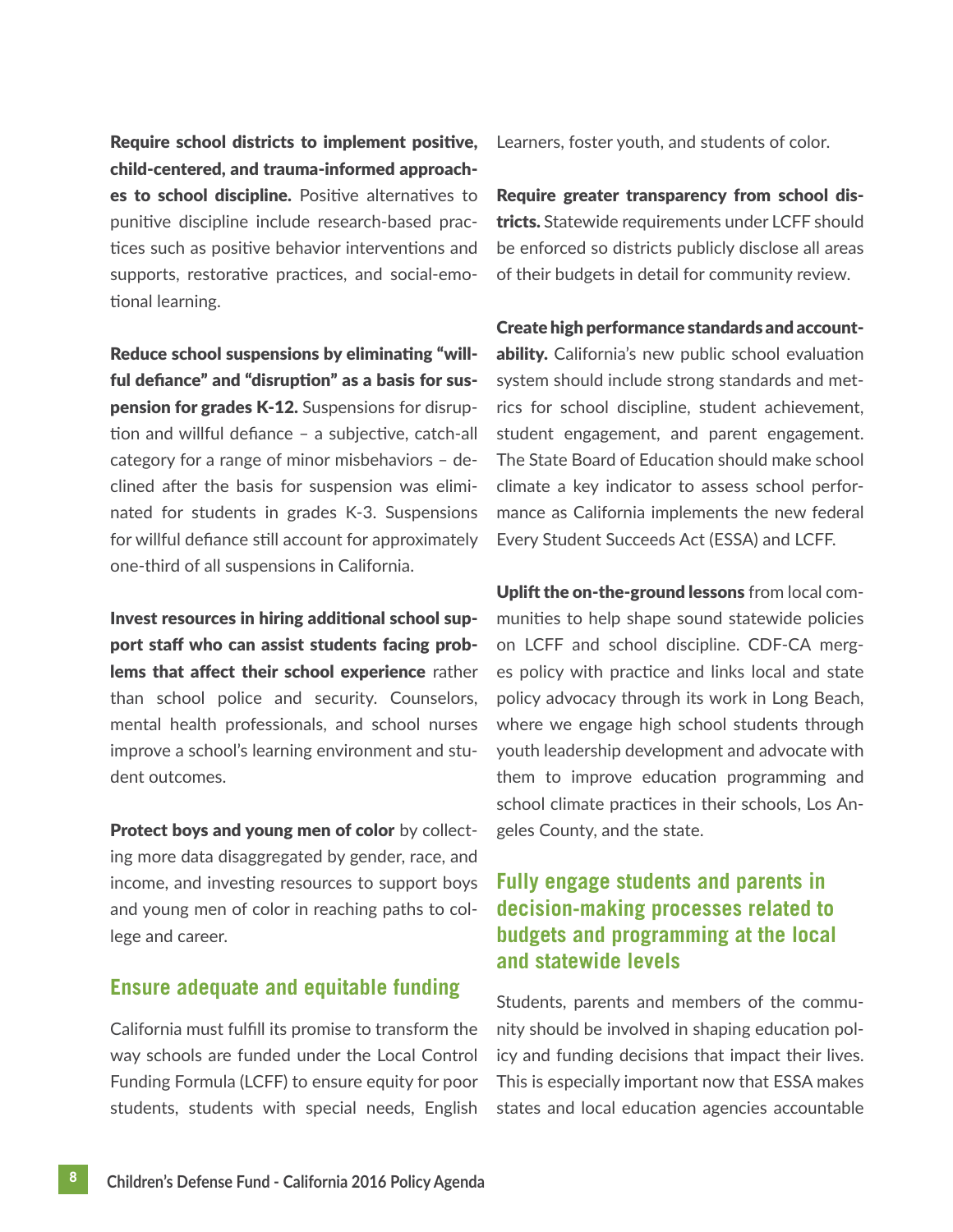

"...we engage high school students through youth leadership development and advocate with them to improve education programming and school climate practices in their schools..."

for tracking the progress of subgroups of students and taking action when their performance is falling behind.

Lower the voting age for school board elections to 16. While youth are directly impacted by the decisions of school board members, they do not have a say in determining who those board members are. Young people will help enrich local education debates with their unique perspective, and will also learn about civic engagement through real-world experience.

Promote meaningful stakeholder engagement in the development of Local Control Accountability Plans (LCAPs). Students and parents have historically been underserved and excluded from funding decisions that impact them the most. LCFF presents community with a promise to genuinely share in critical information, debates, and decision making based on a district's unique needs and strengths.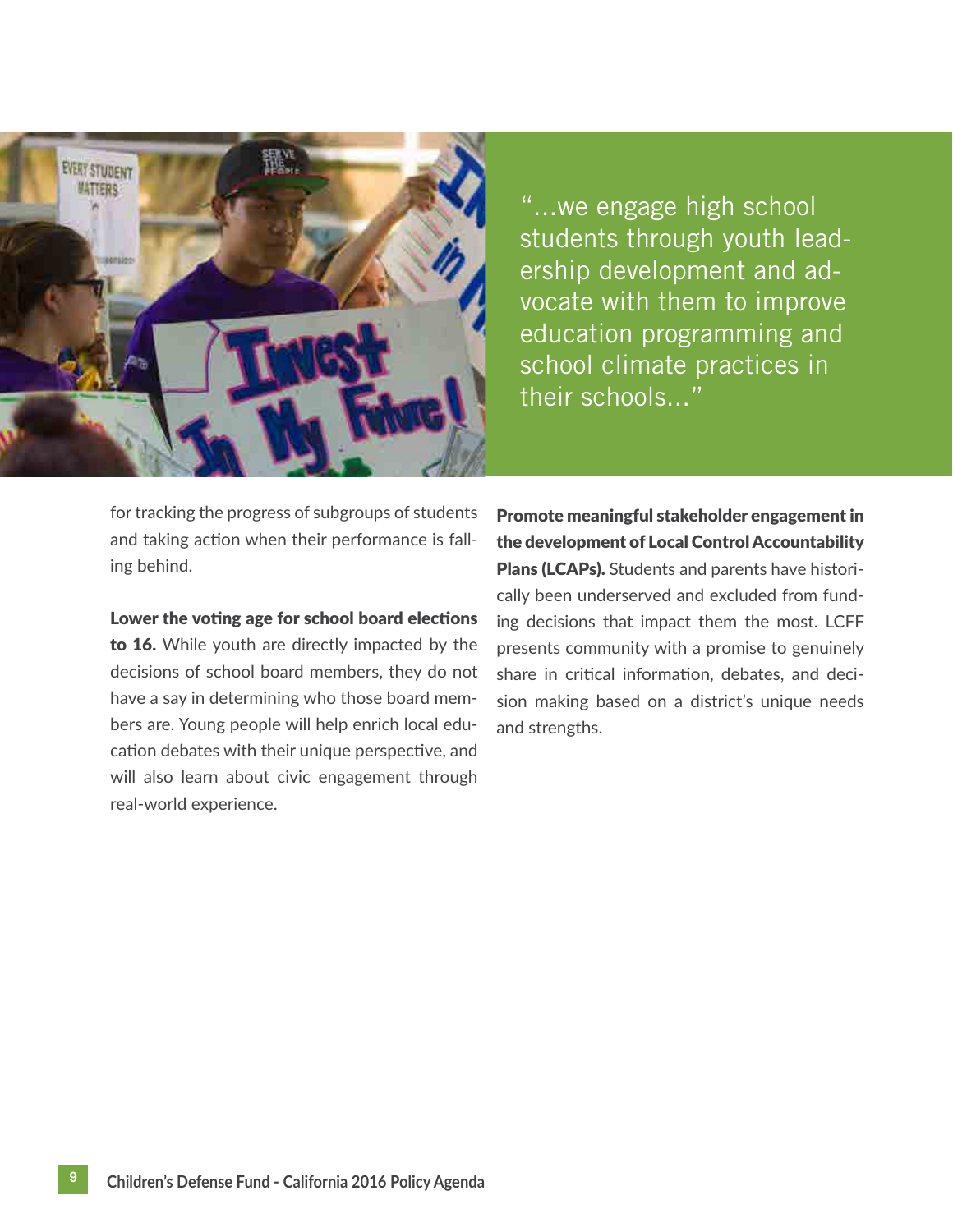### TRANSFORM **JUSTICE SYSTEMS FOR YOUTH**

Across the nation, governments, courts, policymakers and the public are heeding growing research and advocacy that emphasize the fundamental vulnerabilities of justice-involved youth, as well as the negative consequences of system-involvement. Like other states, California has thus dramatically reduced the number of youth processed through its court and probation systems, as well as the number held in detention and locked facilities. California must continue to shift resources away from incarceration and invest in the development and healing of youth in their homes and communities wherever possible.

#### **Reduce over-criminalization and incarceration of children, especially poor children and children of color**

California should decriminalize minor misbehaviors such as transit fare evasion, as well as a range of offenses that are fundamentally manifestations of youth, poverty, trauma or disabilities. Approaches to youth justice should focus on prevention, diversion and investment in communities, while using detention and incarceration as a last resort and for the shortest duration possible.

Protect youth from criminalization resulting from transit fare evasion. Transit fare evasion is the most cited infraction for children under age 18 in many counties. California law should ensure access to transportation for all youth instead of burdening them with court appearances and fines that their families often cannot afford to pay.

Reduce numbers and length of stay of youth in detention and incarceration. Juvenile justice systems should reassess locked facilities and the population of youth removed from their homes to ensure they are detaining youth as a last resort. Working intensely in Los Angeles County with a range of stakeholders, CDF-CA has helped to rebuild a model secure facility for youth that is trauma-informed, child-centered and focused on education and rehabilitation.

California should continue to evaluate, renovate and downsize secure facilities that are expensive, outdated and under-populated and wherever possible, replace them with community-based alternatives that more appropriately address the needs of the youth.

Direct funding awarded by state and federal governments for juvenile crime and delinquency prevention into a range of effective community-based supports. Funding for juvenile crime prevention and juvenile justice realignment has disproportionately been awarded to improving locked facilities and law enforcement, including police officers and probation units in schools. California should shift spending on incarceration and law enforcement to community-based interventions that have been shown to work, including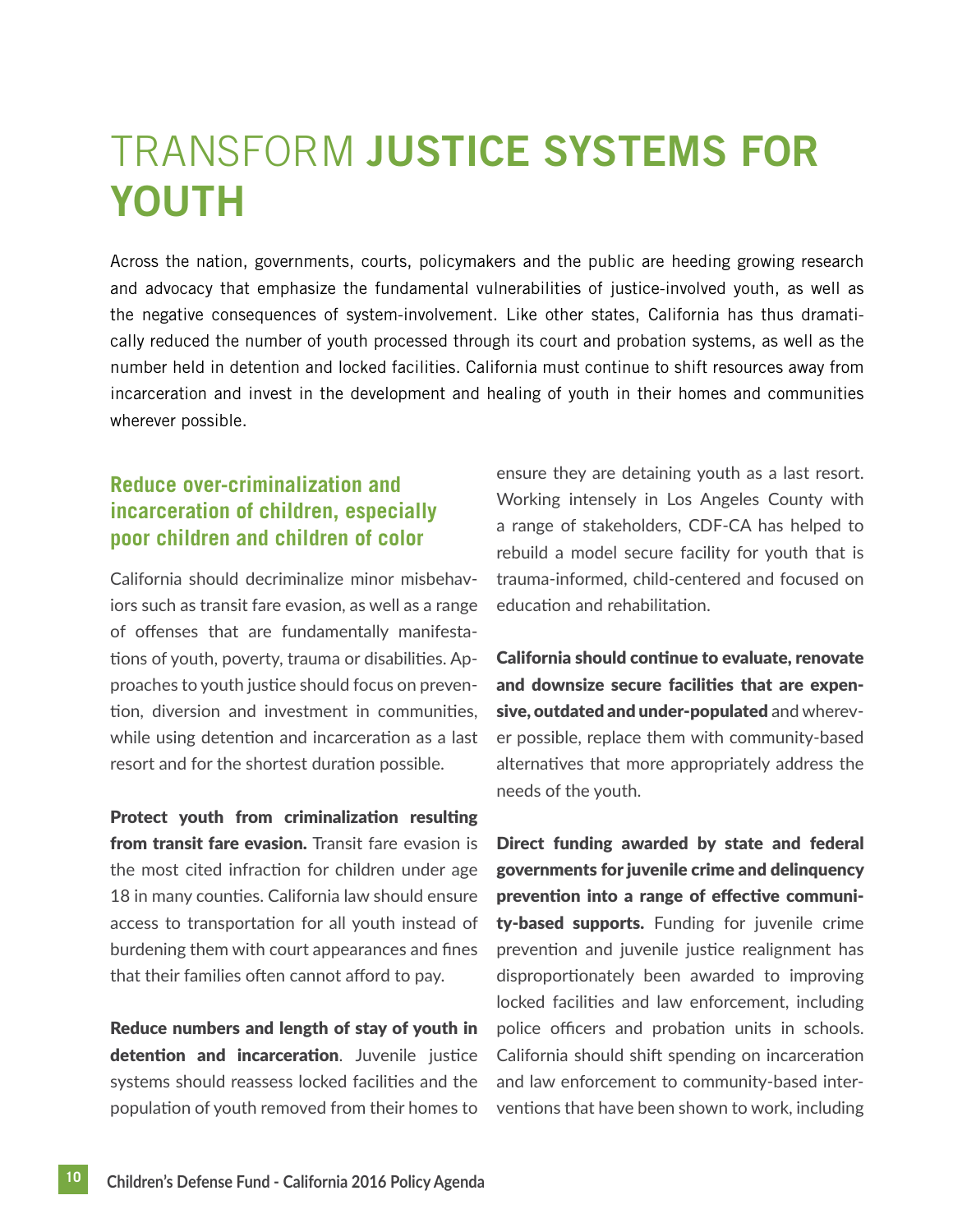

"... CDF-CA has helped to rebuild a model secure facility for youth that is traumainformed, child-centered and focused on education and rehabilitation."

restorative justice practices, trauma-informed approaches, and positive youth development.

#### **Ensure fair, proportionate and developmentally appropriate treatment of justice-involved youth**

Where justified, system intervention should be fair and developmentally appropriate. Yet California continues to treat some youth severely, inconsistent with the recognition by the U.S. Supreme Court and human rights laws around the world that youth deserve leniency even when they break the law. Responses to youth delinquency must be grounded in the research that youth are developmentally different than adults, vulnerable and capable of change.

Reduce adult criminal prosecution of youth. Youth who are 14 years or older may face prosecution in adult court where they can be exposed to extreme sentences, including life without parole. In a limited number and types of cases, judges – not prosecutors – should determine whether jurisdiction over a youth should be transferred to criminal court, grounding their analysis in the developmental vulnerabilities and rehabilitative potential of youth.

End the use of solitary confinement in all juvenile justice facilities. State and county juvenile facilities lock children as young as 13 in solitary confinement for days, weeks, and sometimes months. Solitary confinement further traumatizes already vulnerable youth and can undermine the safety of facilities as well.

Ensure access to counsel and protections for youth during custodial interrogations. Youth are especially vulnerable and less able to navigate and exercise their rights during interrogations by law enforcement. To protect youth's constitutional rights, California should ensure meaningful consultation with a lawyer in the high-pressured environment of custodial interrogations.